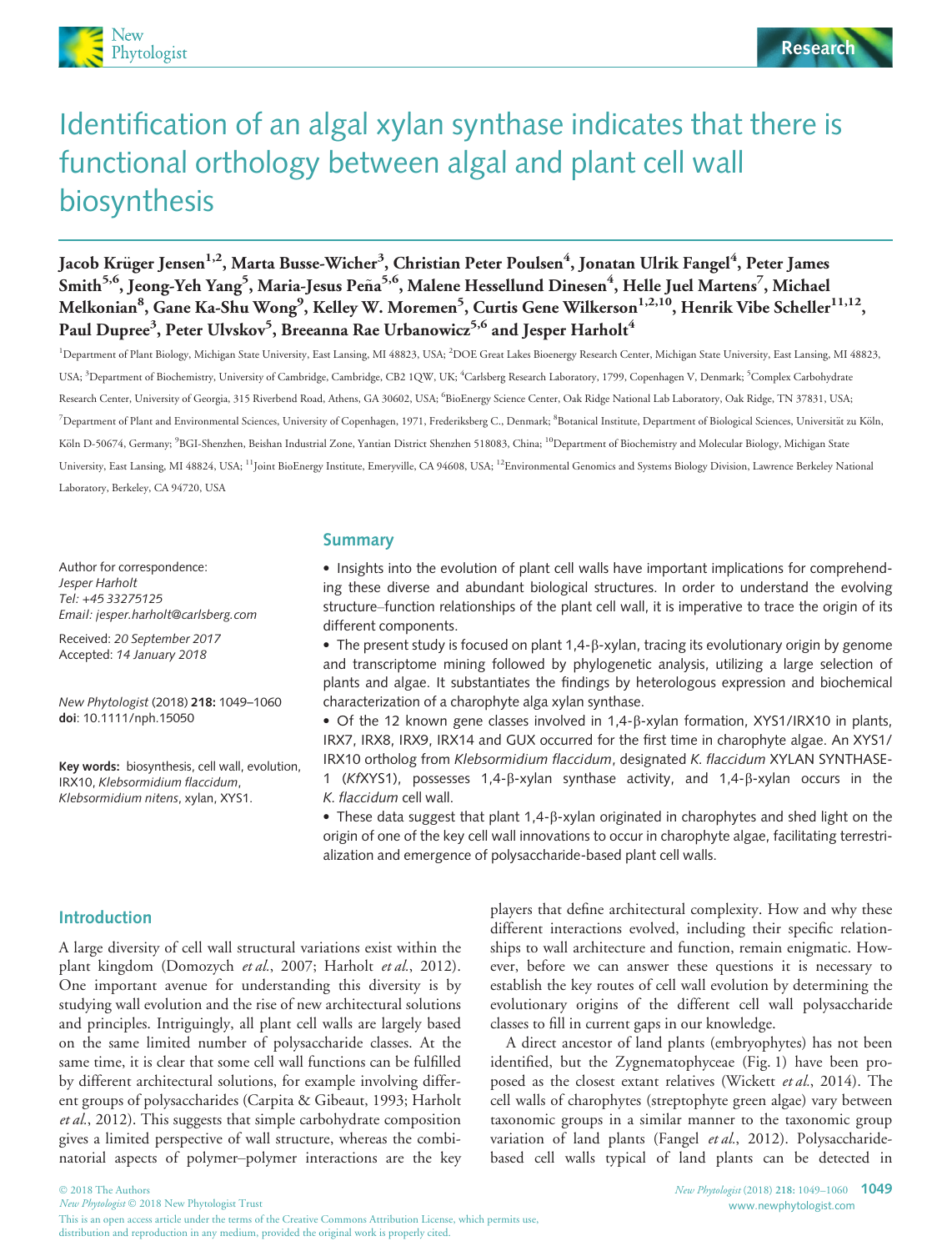1050 Research 1050 Phytologist



Fig. 1 Phylogenetic relationship within Viridiplantae as suggested by Wickett et al. (2014). This clade is defined by chloroplast descendence, the name translating as 'green plants'. It designates green algae and land plants. The algal species Klebsormidium flaccidum is a member of Klebsormidiophycea, located centrally in the grade of charophyte algae, while Zygnematophyceae is located as the most recently evolved group in the charophyte algae grade.

Klebsormidiophyceae (Fig. 1), marking the transition from a wall centered on mineralized organic scales in the basal charophyte Mesostigma viride to one based on polysaccharides (Becker et al., 1991; Domozych et al., 1991; Sørensen et al., 2011). Cell wall complexity is found to increase in the more recently diverged classes, such as Coleochaetophyceae and Zygnematophyceae, seemingly presenting an all-polysaccharide wall with the full complement of wall glycopolymers typical of plants, that is, cellulose, xylan, xyloglucan, mannan, mixed-linkage glucan, and pectin. Hence, it has been proposed that what is often conceptualized as a 'plant cell wall', based on material composition and organization, emerged in a distant algal ancestor, most likely a common ancestor of Klebsormidiophyceae and plants (Sørensen et al., 2011; Mikkelsen et al., 2014).

Cellulose biosynthesis in plants is orthologous to that in prokaryotic organisms, but the origin of the biosynthetic activities for the remaining cell wall polysaccharides in higher plants is less clear. Xyloglucan and pectin putatively originated within charophyte algae (streptophyte green algae), while xylan, mannan, and mixed-linkage glucan also exist in some noncharophyte algae and bacteria (Painter, 1983; Fangel *et al.*, 2012; Salmeán et al., 2017). Hence, direct proof of functional orthology between algal and plant cell wall biosynthetic activities has been missing. This increases uncertainty as a result of the plausible convergent evolution of the different polymers, exemplified by the multiple occurrences of mixed-linkage glucans throughout the tree of life. Identification of putative cell wall biosynthetic genes based on a de novo transcriptome assembly in charophytes has previously been published (Mikkelsen et al., 2014); however, this study utilized a limited transcriptome collection of insufficient quality, and carried out no biochemical confirmation of enzyme function, resulting in ambiguous conclusions. The completion of the

Klebsormidium flaccidum genome sequence (Hori et al., 2014), in combination with the 1000 Plants (1KP ) Initiative (Matasci et al., 2014), now provides the opportunity to identify full-length K. *flaccidum* gene sequences, resolve their phylogeny by comparison with algae and plants across the kingdom, and characterize the biochemical activities of gene products.

Xylan is an abundant and complex cell wall component in plants, particularly in commelinid primary walls and in secondary cell walls of all angiosperms (Scheller & Ulvskov, 2010). It consists of a polymeric backbone of  $1,4$ - $\beta$ -linked D-xylose (Xyl) decorated mainly with acetyl groups, and is further substituted by L-arabinofuranose (Araf) in commelinids or methylated or unmethylated D-glucuronic acid (GlcA) in noncommelinid angiosperms (Scheller & Ulvskov, 2010; Smith et al., 2017; Fig. 2). The elucidation of the fine structure of xylans found outside angiosperms is less complete and based only on a few species: gymnosperms produce methyl-glucurono-arabinoxylan (Busse-Wicher et al., 2016), lycophytes and pteridophytes contain both methylated and unmethylated GlcA substitutions (Kulkarni et al., 2012), and the bryophyte Physcomitrella patens only contains unmethylated GlcA substituents (Kulkarni et al., 2012).

Proteins from eight protein families have been implicated in xylan biosynthesis, and based on their functions, 12 protein classes can be defined (Table 1; Fig. 2). For some of these classes, biochemical function has been established in vitro using recombinant proteins, including IRX10 and IRX10-L, which are 1,4-bxylan xylosyltransferases producing the 1,4-b-xylan backbone polymer (Jensen et al., 2014; Urbanowicz et al., 2014). In the case of IRX10-L, long 1,4-b-xylan oligomers were produced in vitro and the protein was accordingly renamed XYLAN SYNTHASE-1 (XYS1) (Urbanowicz et al., 2014). P. patens encodes one IRX10/XYS1 ortholog, PpIRX10, which produces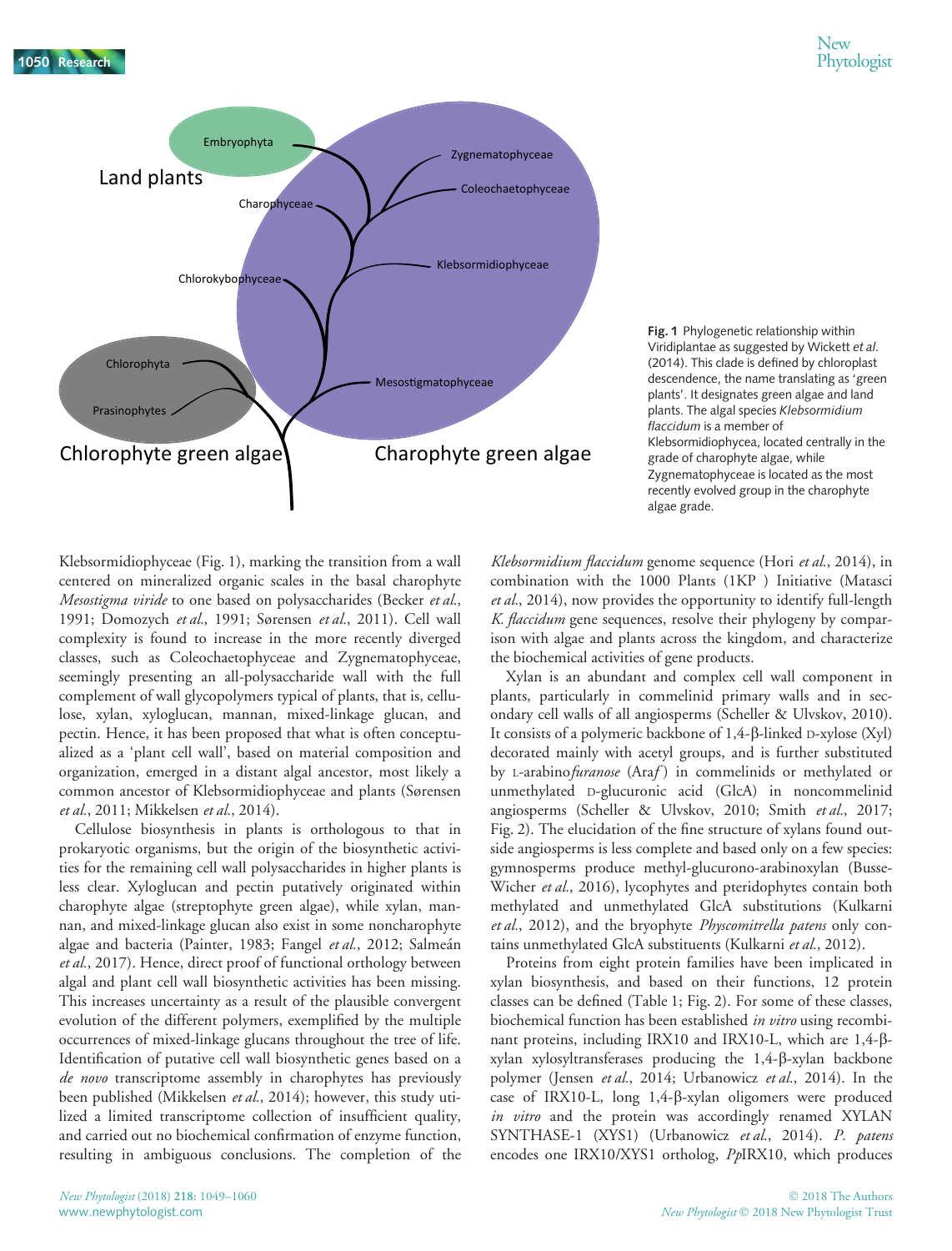represented.



Table 1 Phylogenetic origin of glycosyltransferases and accessory activities involved or putatively involved in xylan synthesis in plants

| Xylan protein<br>class | Protein<br>family | Biochemical function                        | Earliest ortholog                                        | Reference                                         | Fig.           |
|------------------------|-------------------|---------------------------------------------|----------------------------------------------------------|---------------------------------------------------|----------------|
| <b>PARVUS</b>          | GT <sub>8</sub>   | Unknown                                     | Chlorophyta <sup>1</sup>                                 | Brown et al. (2007)                               | S <sub>2</sub> |
| GXMT1/IRX15            | <b>DUF579</b>     | Glucuronoxylan<br>methyltransferase/unknown | Chlorophyta <sup>2</sup>                                 | Jensen et al. (2011);<br>Urbanowicz et al. (2012) | S <sub>3</sub> |
| IRX10/XYS1             | GT47              | $\beta$ -1,4-xylan synthase                 | Klebsormidiophyceae                                      | Jensen et al. (2014);<br>Urbanowicz et al. (2014) | 3              |
| IRX7                   | GT47              | Unknown                                     | Klebsormidiophyceae                                      | Brown et al. (2007)                               | 3              |
| IRX9                   | GT43              | Unknown                                     | Klebsormidiophyceae                                      | Brown et al. (2007)                               | S4             |
| IRX14                  | GT <sub>43</sub>  | Unknown                                     | Klebsormidiophyceae                                      | Brown et al. (2007)                               | S <sub>4</sub> |
| IRX8                   | GT <sub>8</sub>   | Unknown                                     | Klebsormidiophyceae                                      | Peña et al. (2007)                                | S <sub>5</sub> |
| <b>GUX1-5</b>          | GT <sub>8</sub>   | Xylan glucuronsyltransferase                | Zygnematophyceae                                         | Rennie et al. (2012)                              | S <sub>6</sub> |
| ESK <sub>1</sub>       | <b>DUF231</b>     | Acetylation                                 | Unresolved, possibly angiosperms                         | Urbanowicz et al. (2014)                          | S7             |
| <b>XAT</b>             | GT61              | Xylan arabinosyltransferases                | Unresolved, possibly eudicot/monocot <sup>3</sup>        | Anders et al. (2012)                              | S <sub>8</sub> |
| XAX1                   | GT61              | Xylan xylosyltransferase                    | Unresolved, possibly Commelinid monocots                 | Chiniquy et al. (2012)                            | S <sub>8</sub> |
| <b>BAHD</b>            | PF02458           | Coumaric and ferulic acid<br>transferases   | Unresolved, possibly Liliales (noncommelinid<br>monocot) | Bartley et al. (2013)                             | S <sub>9</sub> |

1 Chlorophyta orthologs were identified, but no charophyte algae and the earliest occurrence in plants was in Bryophyta.

 $^2$ Chlorophyta and charophyte algae orthologs were identified ancestral to the split between IRX15(L) and GMXT1/GMXT2 clades.

 $3$ XAT orthologs have not been identified in Magnoliids or basal angiosperms.

1,4-b-xylan polymers that are of a similar size to those made by XYS1 in vitro (Jensen et al., 2014). Other putative glycosyltransferases from families GT8, GT43, and GT47 also affect xylan backbone formation when knocked out in Arabidopsis; however, their specific functions have remained unclear. Enzyme activities that contribute to 1,4-b-xylan backbone decorations include acetyl-, methyl-, and glycosyltransferases, and genes encoding the main enzyme activities have all been identified and characterized in angiosperms (Table 1).

Of the different plant cell wall polysaccharides, three in particular lend themselves to having their emergence in evolution pinpointed, that is, 1,4-b-xylan, xyloglucan, and the pectic polysaccharide homogalacturonan. We chose to focus on xylan and its biosynthesis in K. flaccidum, as this polymer was the earliest to emerge of the three and involves a number of biosynthetic activities that have been amenable to biochemical characterization (Sørensen et al., 2011; Rennie et al., 2012; Urbanowicz et al., 2012, 2014; Jensen et al., 2014). Our analysis points to the evolutionary appearance of the various xylan synthesis-specific

genes identified to date, describing innovations of this complex biocatalytic process as they occurred in two major phases over the course of plant evolution. Further, we demonstrated xylan synthase activity for one of the members of the earliest xylan synthesis-specific gene homologs identified to date: a K. flaccidum IRX10/XYS1 ortholog (Kf XYS1). Finally, we identified and characterized the xylan in the cell walls of K. flaccidum, which is probably the product of the Kf XYS1. The enzymatic activity of Kf XYS1, combined with its evolutionary relatedness to modern IRX10/XYS1 xylan synthases, highlights the functional orthology between algal and plant cell wall biosynthesis.

# Materials and Methods

#### Bioinformatics

The proteome files of the relevant divisions were obtained from the 1000 Plants (1KP) Initiative (Matasci et al., 2014). Relevant sequences for phylogenetic analysis from P. patens, Selaginella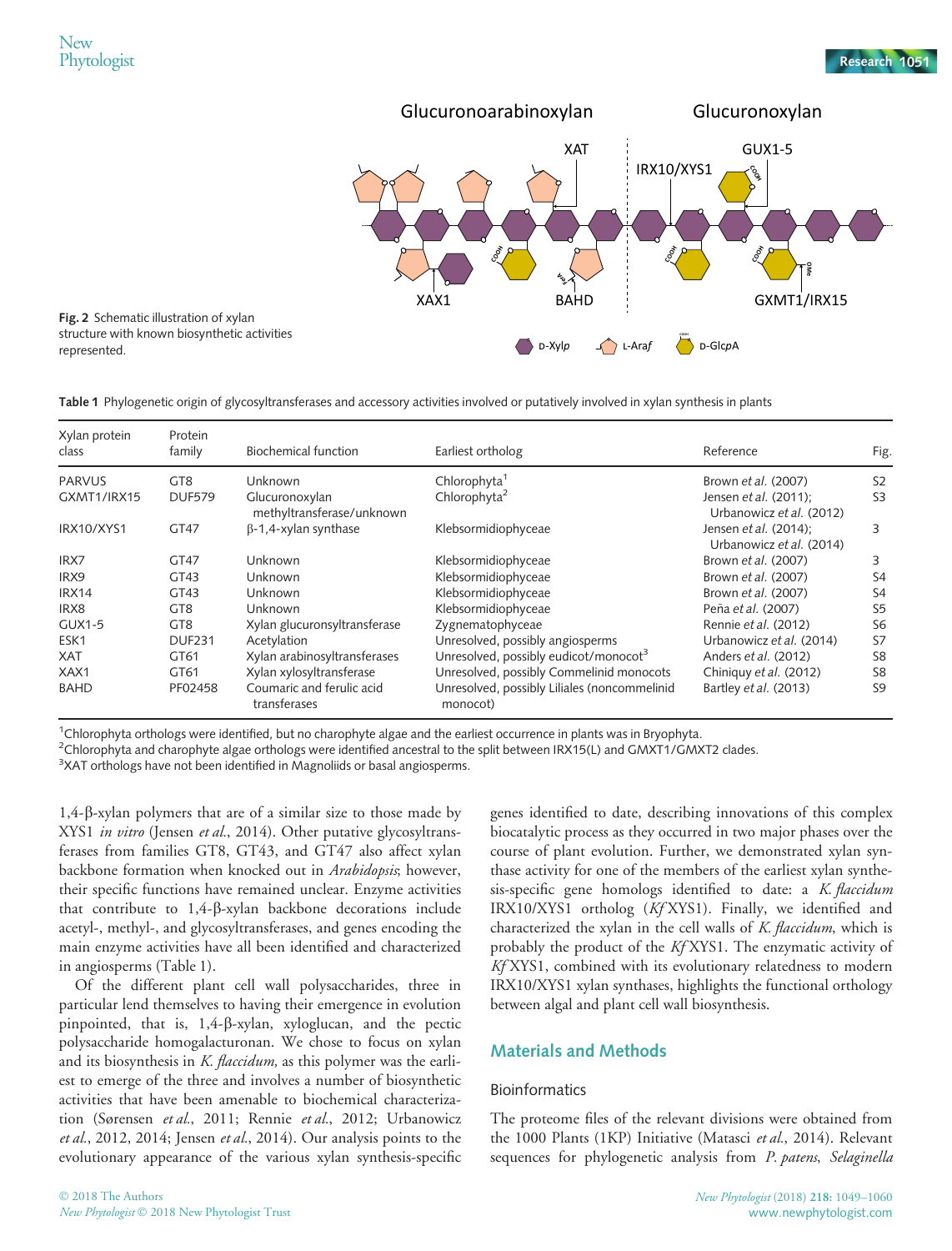moellendorffii, Arabidopsis and rice were obtained using Harholt et al. (2012) as guide. A positive/negative list was made for identification of xylan-related biosynthetic enzymes and the closest nonxylan related ortholog (Supporting Information Table S1). Sequences from this list were used as a database for blasting proteomes from the 1KP dataset as previously described (Mikkelsen et al., 2014), substituting the CAZy database with our positive list and eliminating false positives by substituting the Arabidopsis GT-depleted database with our negative list. Phylogenetic analysis was performed as previously described (Ulvskov et al., 2013). Newick format tree files and sequences used in this manuscript are available in Notes S1. Evaluation of evolutionarily conserved protein motifs was performed using the SALAD website with their interactive service (Mihara et al., 2010; [http://salad.dna.aff](http://salad.dna.affrc.go.jp/salad/en/) [rc.go.jp/salad/en/\)](http://salad.dna.affrc.go.jp/salad/en/).

## Heterologous protein expression in Saccharomyces cerevisiae: purification and activity assays

For heterologous protein expression in S. cerevisiae, YFP was cloned into pESC-URA by moving it from pPICZ A-YFP (Jensen et al., 2014) using EcoRI and Notl. KfXYS1 was obtained by de novo DNA synthesis (IDT, Coralville, IA, USA) with codon optimization for S. cerevisiae and cloned into the pESC-URA-YFP using *Eco*RI and *PflMI* restriction sites, generating pESC-URA-KfXYS1-YFP. The sequence GTAATGGGT was engineered around the start codon for proper initiation of translation. Saccharomyces cerevisiae YPH499 harboring pESC-URA-

KfXYS1-YFP was grown in SC synthetic minimal media (3.4 g Yeast Nitrogen Base  $l^{-1}$  media; ThermoFisher, Waltham, MA, USA), 2.8 g Yeast Synthetic Drop-out Media (ThermoFisher), 10 g aluminum sulfate, 0.2 g leucine, 0.2 g tryptophan, 0.1 g histidine, and 0.2 g alanine plates with 2% glucose for 24 h at 30°C. Next, scrapes of these plates were used to inoculate 250 ml of liquid SC media with 2% glucose and incubated overnight in baffled flasks at 30°C in an orbital shaker at 180 rpm. At an OD<sub>600</sub> of c. 2, the cells were collected by centrifugation (20 min at 2451  $g$ ) and resuspended in SC media with 2% galactose, and then incubated at 18°C as before. Expression levels were monitored by fluorescent microscopy and cells were harvested by centrifugation 11 h after induction of recombinant protein expression. At the time of harvest,  $OD_{600}$  was c. 2, corresponding to c. 0.75 g of cells. Cell pellets were stored at  $-80^{\circ}$ C. Protein purification and assays involving the fluorescently labeled xylooligosaccharide acceptor were performed as previously described (Jensen et al., 2014) and were based on  $c$ . 0.75 g of cells per batch.

## Heterologous protein expression and purification of KfXYS1 in HEK293 cells

KfXYS1 was cloned in a manner similar to that described in Urbanowicz et al. (2014). Briefly, to create Gateway entry clones, the truncated coding region of KfXYS1 (amino acids 27–445) was PCR-amplified (KfXYS1\_27F, 5'-AACTTGTACTTTC AAGGCAGATCCTCTTTGTTCGT-3' and KfXYS1\_445F, 5'-ACAAGAAAGCTGGGTCCTAATTTTCATCATCACCAC

G-30 ) from pESC-URA-KfXYS1-YFP plasmid DNA. A second set of universal primers (attB\_Adapter-F, 5'- GGGGACAAGTT TGTACAAAAAAGCAGGCTCTGAAAACTTGTACTTTCA AGGC-3' and attB\_Adapter-R, 5'-GGGGACCACTTTGTAC AAGAAAGCTGGGTC-3') was used to complete the *att*B recombination site and append a tobacco etch virus (TEV) protease cleavage site (Urbanowicz et al., 2014). The attB-PCR product was cloned into the pDONR221 plasmid vector (Life Technologies, Carlsbad, CA, USA) using Gateway BP Clonase II Enzyme Mix (Life Technologies) to create an entry clone. To generate an expression clone of KfXYS1 (pGEn2-EXP-KfXYS1), the entry clone was recombined into a Gatewayadapted version of the pGEn2 mammalian expression vector (pGEn2-DEST) (Meng et al., 2013), using Gateway LR Clonase II Enzyme Mix (Life Technologies). The resulting expression construct (His-GFP-KfXYS1) encodes a fusion protein comprising an amino-terminal signal sequence, an 8xHis tag, an AviTag recognition site, the 'superfolder' GFP (sfGFP) coding region, the recognition sequence of TEV protease, and residues 27–445 of Kf XYS1.

Recombinant expression and purification were performed by transient transfection of suspension culture HEK293-F cells with pGEn2-EXP-KfXYS1 and a HisTap HP 1 ml column (GE Healthcare, Little Chalfont, UK), as previously described (Meng et al., 2013; Urbanowicz et al., 2014). Protein purity was assessed by sodium dodecyl sulfate-polyacrylamide gel electrophoresis (Fig. S1). Purified His-GFP-KfXYS1 was concentrated to  $0.45$  mg ml<sup>-1</sup> using an Amicon Ultra Centrifugal Filter Device (30000 MWCO; Merck Millipore; [http://www.merckmillipore.c](http://www.merckmillipore.com) [om](http://www.merckmillipore.com)) and dialyzed (3500 MWCO) into HEPES sodium salt-HCl (75 mM, pH 6.8) or sodium phosphate buffer (75 mM, pH 6.8) and used directly for reactions, or stored at  $4$  or  $-80^{\circ}$ C in aliquots.

## MALDI-TOF-MS analysis of KfXYS1 reaction products

Enzyme reactions (20 µl) consisted of 3 mM UDP-xylose (UDP-Xyl; Carbosource, Athens, GA, USA), 0.5 mM xylopentaose (Megazyme, Bray, Ireland), labeled at the reducing terminus with 2-aminobenzamide as previously described (Ishii et al., 2002; Urbanowicz et al., 2014), and  $4.5 \mu$ g of purified His-GFP-Kf XYS1 in HEPES sodium salt-HCl buffer (75 mM, pH 6.8). Reactions were allowed to persist for 4 h before being prepared for analysis by matrix-assisted laser desorption ionization-time of flight mass spectrometry analysis on an LT Bruker LT Microflex spectrometer (Bruker, Billerica, MA, USA) as described previously (Urbanowicz et al., 2014). Positive-ion spectra were recorded with a minimum of 200 laser shots summed to generate each spectrum.

#### Nuclear magnetic resonance (NMR) analysis of KfXYS1 reaction products

Products of a scaled-up reaction were structurally characterized by NMR analysis. Reactions (300  $\mu$ l) were carried out at 25 $\rm ^{\circ}C$  in sodium phosphate buffer (75 mM, pH 6.8), containing 5 mM UDP-Xyl, 1.5 mM xylobiose (Sigma) and 10 µg of purified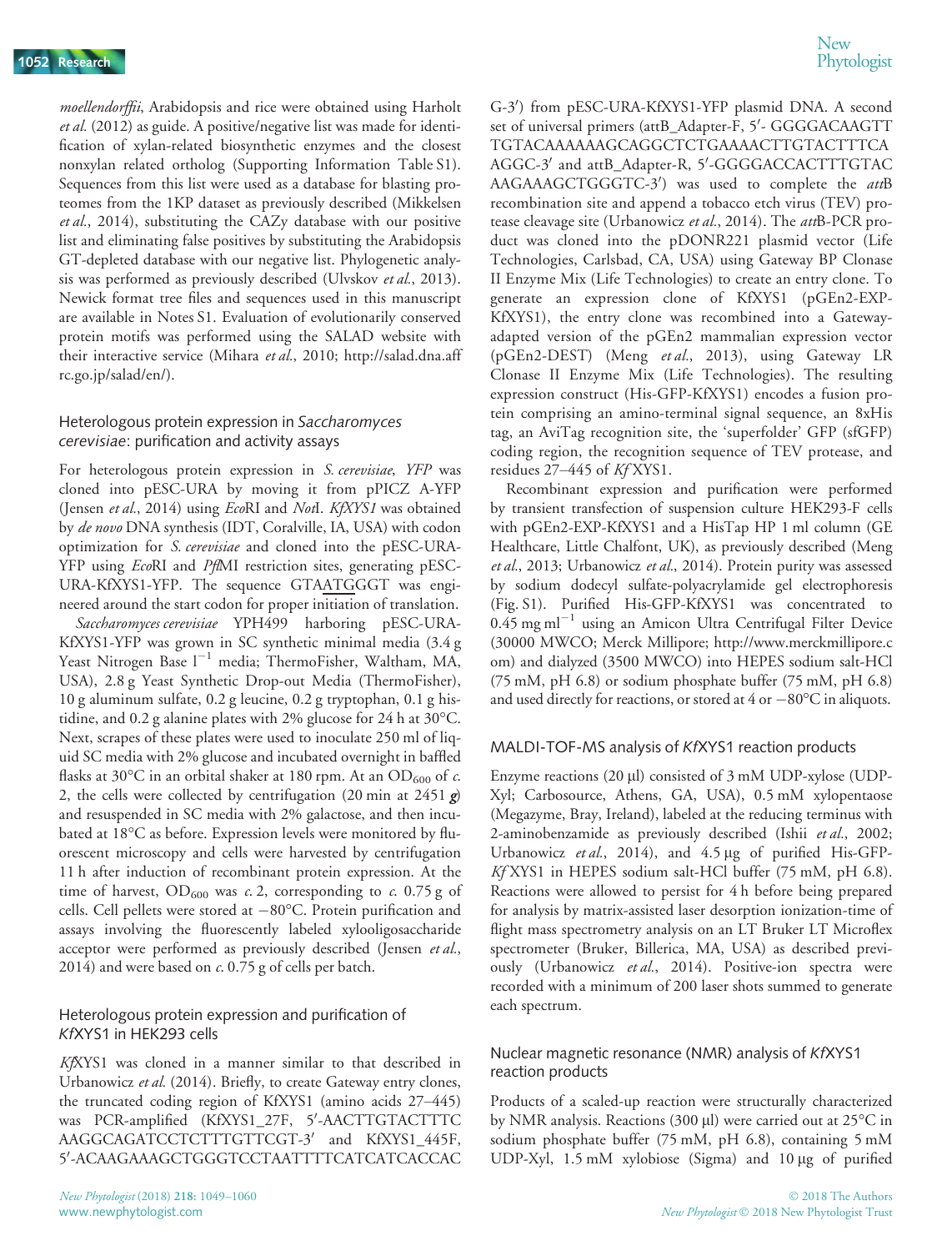His-GFP-KfXYS1. After 16 h, the reaction mixture was lyophilized, resuspended in 300  $\mu$ l D<sub>2</sub>O (99.9%; Cambridge Isotope Laboratories, [http://www.isotope.com\)](http://www.isotope.com) and characterized using a Varian 300 MHz NMR spectrometer (Varian, Palo Alto, CA, USA) at 25°C for initial characterization of the full reaction mixture composition. For characterization of higher-order polysaccharide products only, the reaction mixture was fractionated on a Superdex 75 HR10/30 column and eluted with water to separate oligosaccharides and other reaction components. The fractions were lyophilized and resuspended in 200  $\mu$ l D<sub>2</sub>O (99.9%; Cambridge Isotope Laboratories, Tewksbury, MA, USA). The 1D <sup>1</sup>H NMR spectra were recorded at 25 $^{\circ}$ C on a Varian Inova NMR spectrometer operating at 600 MHz and equipped with a 5 mm cold probe (Agilent, Santa Clara, CA, USA). Chemical shifts were measured relative to internal DMSO  $(\delta^1H 2.721)$  on both NMR instruments. Data were processed using MestReNova (Mestrelab Research, Santiago Compostela, Spain). Assignments for the UDP-Xyl, UDP, xylobiose, and xylo-oligosaccharides synthesized were made based on previously published results (Harper and Bar-Peled, 2002; Peña et al., 2007; Wishart et al., 2009).

## Monosaccharide composition analysis

Cell wall material was prepared by grinding aliquots of 50 mg K. flaccidum cells in a TissueLyser MM 200 (Qiagen, Hilden, Germany) for  $2 \text{ min}$  at  $30 \text{ s}^{-1}$ . Each sample was then extracted using 1.5 ml 70% ethanol for 5 d at 55°C, followed by four cycles of 1.5 ml 70% ethanol, one cycle of 1.5 ml acetone, and then airdried overnight. Monosaccharide composition was performed on cell wall material as previously described (Øbro et al., 2004) using a Dionex ICS 5000 + DC system (ThermoFisher) equipped with a high-performance anion exchange chromatograph with pulsed amperometric detection and a 4  $\mu$ m SA-10 column (2  $\times$  250 mm and guard column). Run conditions were 40°C column temperature,  $0.3$  ml min<sup>-1</sup> eluent flow rate, 1 mM NaOH for 0-8 min, followed by 100 mM NaOH from 8 to 20 min, and subsequently 10 min equilibration at 1 mM NaOH.

## Polysaccharide analysis using carbohydrate gel electrophoresis

Polysaccharide analysis using carbohydrate gel electrophoresis (PACE) was performed as previously described (Goubet et al., 2002) using GH10 xylanase (Brown et al., 2007), GH11 xylanase (Brown et al., 2011), GH115 a-glucuronosidase (Rogowski et al., 2014), b-xylosidase (Uniprot: Q92458) and arabinofuranosidase (NS39128). The last two enzymes were kindly provided by Novozymes (Novozymes, Bagsværd, Denmark).

## Comprehensive microarray polymer profiling

Samples of 10 mg K. flaccidum cell wall material were extracted with 300 µl of 50 mM diaminocyclohexanetetraacetic acid (CDTA; pH 7.5), and subsequently with 300  $\mu$ l of 4 M NaOH with 0.1% w/w NaBH<sub>4</sub>. Extracts were spotted, probed and

analyzed as previously described (Pedersen et al., 2012). Antibodies BS-400-2 (Meikle et al., 1991; Biosupplies, Bundoora, Australia), and LM10 (McCartney et al., 2005), LM11 (McCartney et al., 2005), LM12 (Pedersen et al., 2012), LM23 (Pedersen et al., 2012), LM27 (Cornuault et al., 2015) and LM28 (Cornuault et al., 2015; PlantProbes, Leeds, UK) were used for the analysis.

# Immunohistochemistry

Klebsormidium flaccidum cells were embedded in medium-grade LR White (Polysciences, Hirschberg an der Bergstrasse, Germany) as previously described (Bell et al., 2013) and sectioned on a Reichert-Jung/LKB Supernova ultramicrotome (2 µm; Reichert, Depew, NY, USA). Sections were treated with 5% skimmed milk in 100 mM PBS solution for 30 min and labeled using LM11 antibody (PlantProbes). A goat anti-rat antibody conjugated to Alexa Fluor 555 was used to visualize the binding of LM11. Calcofluor White was applied to stain cell wall  $\beta$ glucans. Images were recorded on a Leica CLSM SP5 microscope (Leica, Heidelberg, Germany) using 405 nm excitation and 419– 534 nm emission (Calcofluor White), and 543 nm excitation and 582–700 nm emission (Alexa Fluor 555). Negative controls using only the secondary antibody showed no nonspecific binding.

# **Results**

## Evolutionary appearance of genes involved in xylan biosynthesis

Utilizing the phylogenetic span of the 1KP dataset (Matasci et al., 2014) and genomic sequences from plants and  $K.$  flaccidum (Hori et al., 2014), we obtained phylogenetic trees with ample evolutionary width and resolution. These enabled us to study clade structures of protein families implicated in xylan biosynthesis, and to pinpoint the earliest orthologs for several of them (Table 1; Figs 3, S2–S9). These analyses suggest that xylan evolution occurred in two major phases, one in algae and a second in higher plants.

The early algal phase involves charophyte algae and the GT8, GT43, GT47 and DUF579/GXMT protein families. These represent candidate genes implicated in 1,4-b-xylan backbone formation, GlcA addition to the backbone, and subsequent GlcA methylation (Fig. 2). The second phase most probably involves flowering plants, specifically basal flowering plants and commelinid monocots, and the DUF231, GT61 and BAHD protein families (Fig. 2). Genes from these families have been implicated in xylan backbone acetylation, addition of arabinosyl and xylosyl substituents to the xylan backbone, and coumaric and ferulic acid transferase activity, respectively. Hence the second phase involves further diversification of xylan structure and probably reflects new functional role(s) of this glycopolymer in wall architecture.

The specific steps of the second phase of xylan evolution appear complex and remained unresolved. The DUF231, GT61 and BAHD protein families are each highly diversified in higher plants, and only a few members from each family have been linked to xylan synthesis. While ancient members of the families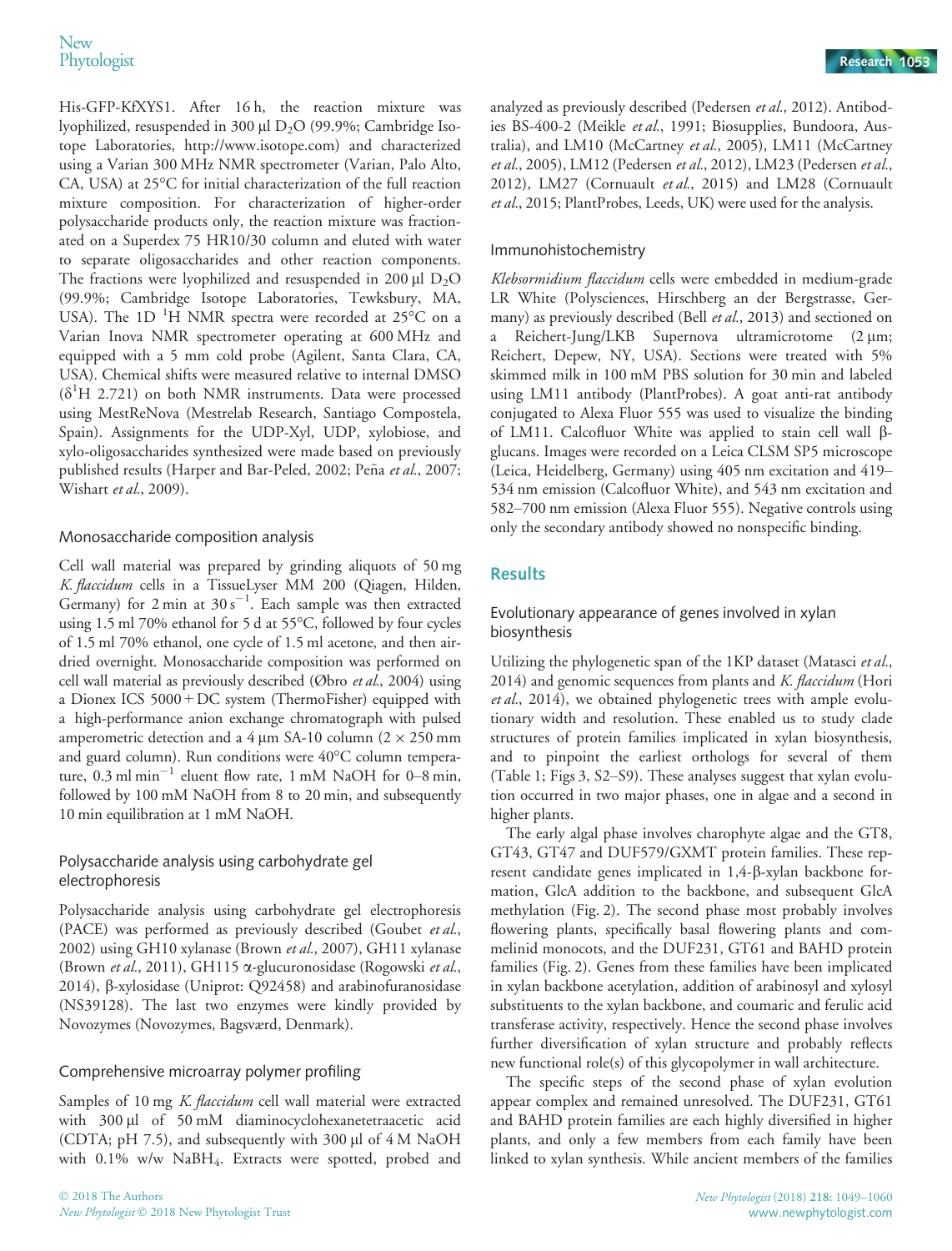

exist, none are closely related to the modern xylan-specific members. Interestingly, we observed a high degree of diversification in basal flowering plants, and then later in commelinid monocots, particularly for GT61 and BAHD. One hypothesis is that xylanspecific activities developed from different but related catalytic specificities. The time of diversification of these large protein families could in this way indicate the emergence of new specificities towards polymers such as xylan.

## A charophyte IRX10/XYS1 ortholog displays  $\beta$ -1,4-xylan synthase activity in vitro

Pinpointing early orthologs by sequence analysis primarily defines the oldest possible origin of the individual xylan-specific activities. However, enzymatic activity of such orthologs is required to unambiguously determine if the modern activities are a result of catalytic conservation or if they evolved from a related enzyme that does not act in the xylan synthesis pathway. IRX10/ XYS1 orthologs of the early algal phase are particularly interesting. While other proteins involved in 1,4- $\beta$ -xylan backbone formation exist in plants, the IRX10/XYS1 orthologs are the only group of proteins that have been enzymatically implicated in 1,4 b-xylan backbone synthesis, and therefore play a central role among the proteins attributed to this process in plants.

Fig. 3 Phylogenetic tree of IRX10/XYS1 and IRX7 orthologs from charophytes, Physcomitrella patens, Selaginella moellendorffii and Arabidopsis. The Klebsormidium flaccidum xylan synthase is designated as KfXYS1. No algal IRX10/XYS1 or IRX7 orthologs were identified outside Klebsormidiophyceae (light blue) or Zygnematophyceae (dark blue) as indicated by the sensu stricto. Sequences from Klebsormidiophyceae and Zygnematophyceae are ringed in light blue and dark blue, respectively. Branches with no name correspond to charophyte sequences from the 1KP dataset and are probably not full length. All branches with names are sequences from complete genome projects. Branch support was evaluated with an approximate likelihood ratio test and is given as a value between 0 and 1. Supporting Information Notes S1 holds tree files where all sequences used are labeled.

In *K. flaccidum*, four full-length sequences showed sequence homology to IRX10/XYS1 and the closely related FRA8 (Table S2). Moreover, one of these proteins, designated K. flaccidum XYLAN SYNTHASE-1 (Kf XYS1), showed a high degree of sequence conservation to IRX10/XYS1. BLAST protein alignment showed that Kf XYS1 and AtXYS1 share a 0.75 identity score (75% amino acid sequence identity across 376 continuous residues of the 415 amino acid AtXYS1 sequence; Table S3). This is a higher score than for the proven  $1,4$ - $\beta$ -xylan xylosyltransferase PoIRX10\_4 from Plantago ovata, an herbaceous dicot that is phylogenetically much closer to Arabidopsis than to charophyte algae. In comparison, the *K. flaccidum* IRX8, IRX9 and IRX14 orthologs were all below 0.50 in identity scores with their respective Arabidopsis orthologs (Table S3), suggesting that these have been less well preserved. Furthermore, protein motif hierarchical clustering showed that all protein motifs shared among the four known 1,4-b-xylan xylosyltransferases (with the exception of a protein motif that is unique to PoIRX10\_4) are conserved in  $K_f$ XYS1 (Fig. 4).

A high degree of conservation is supportive of xylan synthase activity; however, to provide biochemical evidence we heterologously expressed Kf XYS1 and characterized its enzymatic activity. Initially, we expressed Kf XYS1 in S. cerevisiae with a C-terminal YFP protein tag to facilitate affinity purification.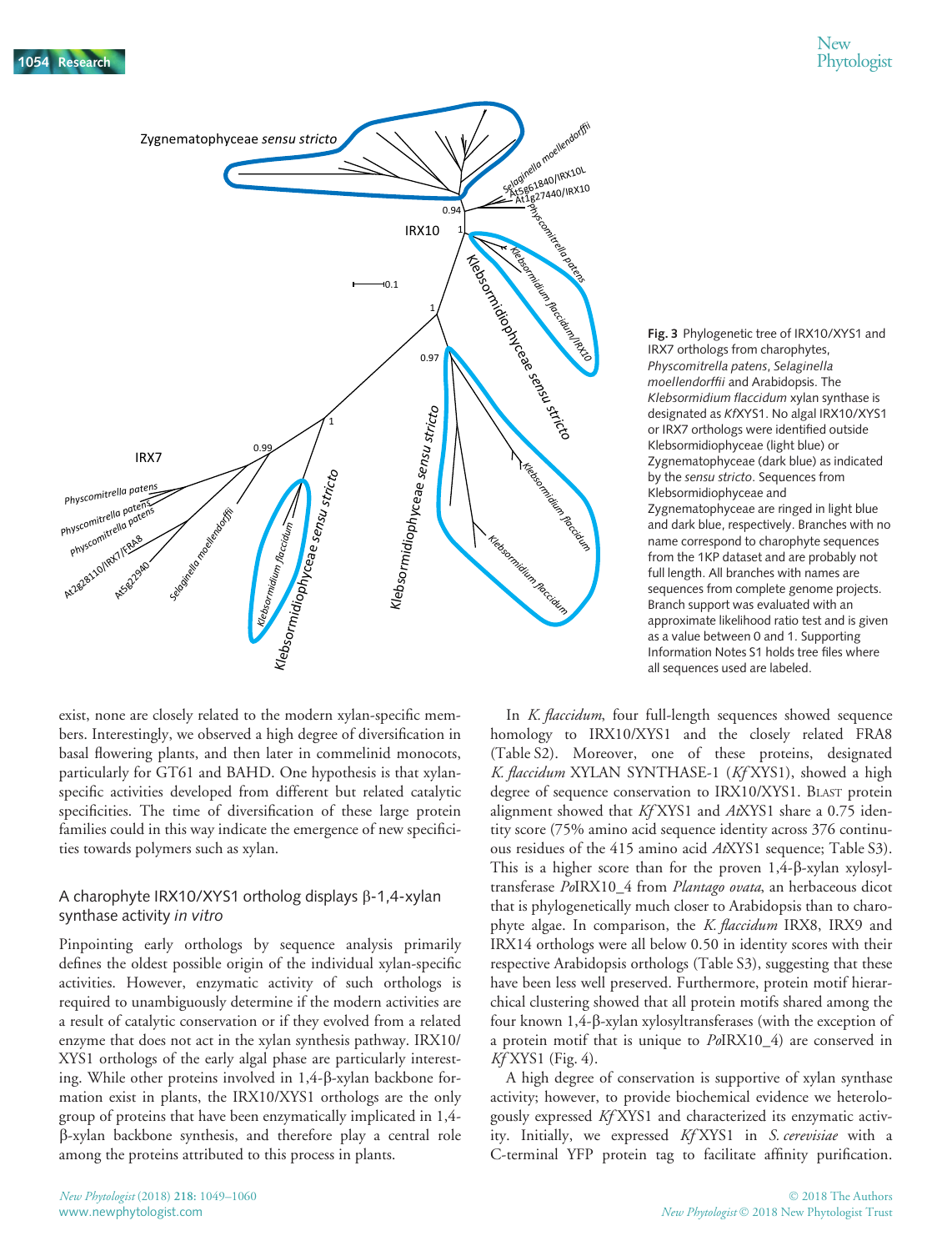Purified Kf XYS1-YFP was incubated in the presence of UDP-Xyl and 1,4-b-xylotetraose fluorescently labeled with anthranilic acid, and the reaction products were analyzed by normal-phase high-performance liquid chromatography. Xylan xylosyltransferase activity was evident by the appearance of multiple new peaks, relative to the control containing only 1,4-b-xylotetraose (Fig. 5a). These data suggested that up to nine successive Xyl transfer events occurred under these conditions. Activity levels and peak retention times are comparable to reactions previously reported for AtXYS1 and PpIRX10 (Jensen et al., 2014; Urbanowicz et al., 2014). A partial digestion of the Kf XYS1-YFP reaction products with a 1,4-b-xylan-specific xylanase further supported the idea that the linkages catalyzed by Kf XYS1 are indeed b-1,4-Xyl linkages (Fig. S10a). No activity was detected when using UDP-glucose, UDP-arabinopyranose (UDP-Arap) or UDP-arabino furanose (UDP-Araf) as donor substrates (Fig. S10b).

Xylan polymers consisting solely of 1,3- $\beta$ -Xyl linkages and mixed-linkage (1,3)(1,4)-β-xylans occur in chlorophytes and red algae (Painter, 1983). To further investigate the linkage composition of the Kf XYS1 reaction products by NMR spectroscopy, we heterologously expressed the protein in HEK293 cells. A predicted transmembrane domain in the N-terminus of KfXYS1 was substituted with a His-GFP protein tag in the HEK293 heterologous expression system, and the recombinant Kf XYS1 protein was expressed and purified (His-GFP-Kf XYS1). Expression and secretion of the His-GFP-Kf XYS1 fusion protein in transiently transfected HEK293F cells resulted in high amounts of enzyme secretion ( $c$ . 100 mg  $l^{-1}$ ) as determined by measuring the relative fluorescence (GFP fluorescence His-GFP-KfXYS1, 1380) of the recombinant protein secreted into the media (Meng et al., 2013; Urbanowicz et al., 2017), facilitating the large-scale reactions suitable for detailed product analyses. Expression in HEK293F cells resulted in highly active enzyme preparations capable of adding as many as 29 Xyl residues to a starting 2-

aminobenzamide-xylopentaose acceptor (Fig. 5b). 1D <sup>1</sup>H NMR characterization of reaction mixtures containing xylobiose, UDP-Xyl and His-GFP-Kf XYS1 showed depletion of UDP-Xyl and an increase in internal 1,4-b-Xyl linkages, relative to control reactions containing only xylobiose and UDP-Xyl (Fig. S11). To obtain a less complex spectrum derived from only the higherorder polysaccharide products, the reaction mixture was subjected to size exclusion chromatography to separate these from other reaction constituents, including UDP and xylobiose. This 1D<sup>1</sup>H NMR spectrum revealed prominent diagnostic signals of internal 1,4-b-Xyl linkages (Urbanowicz et al., 2014) (Fig. 5c), while 1,3-β-Xyl linkages, which would produce a clear signal at 4.68 ppm (Viana et al., 2011), were found to be absent.

These results show that Kf XYS1 expressed in two separate heterologous expression systems using both N- and C-terminal protein tagging, displays  $1,4$ - $\beta$ -xylan synthase activity exclusively, consistent with a high level of protein homology to known plant xylan synthases. Hence, the enzymatic activity of this group of proteins has been conserved as far back as an extinct common ancestor of K. flaccidum and land plants, living  $c$ . 700 million yr ago (Douzery et al., 2004).

## Klebsormidium flaccidum cell walls contain multiple species of substituted xylan

Having determined that  $Kf$ XYS1 is a  $\beta$ -1,4-xylosyltransferase, we analyzed K. flaccidum cell walls to determine whether they contain 1,4-b-xylan. Monosaccharide compositional analysis of K. flaccidum cell wall material showed that they contain 59  $\mu$ g Xyl mg<sup>-1</sup> cell wall material, making it one of the dominant monosaccharide constituents (Fig. 6a). To specifically confirm the presence of 1,4-b-xylan and to characterize its structure, we extracted K. flaccidum cell wall material with strong base and subjected these to 1,4-b-xylanase digestion. The resulting xylan oligosaccharides were analyzed by gel electrophoresis (PACE).



Fig. 4 Protein motif analysis of the four IRX10/XYS1 and IRX7 orthologs from Klebsormidium flaccidum. Left part, hierarchical clustering of motif analysis. Right part, graphical representation of identified motifs. Proteins are aligned based on motif 9 (purple). If this motif is not present, the protein is shaded and based on the start codon. IRX10/XYS1 homologs from other plants include Brachypodium distachyon (pink), Arabidopsis (dark blue), Plantago ovata (light blue), Selaginella moellendorffii (light green), and Physcomitrella patens (dark green). Asterisks (\*) indicate the five proven xylan xylosyltransferases/ xylan synthase activities, including KfXYS1. Analysis and representation were generated using the SALAD database (Mihara et al., 2010; [http://salad.d](http://salad.dna.affrc.go.jp/) [na.affrc.go.jp/\)](http://salad.dna.affrc.go.jp/).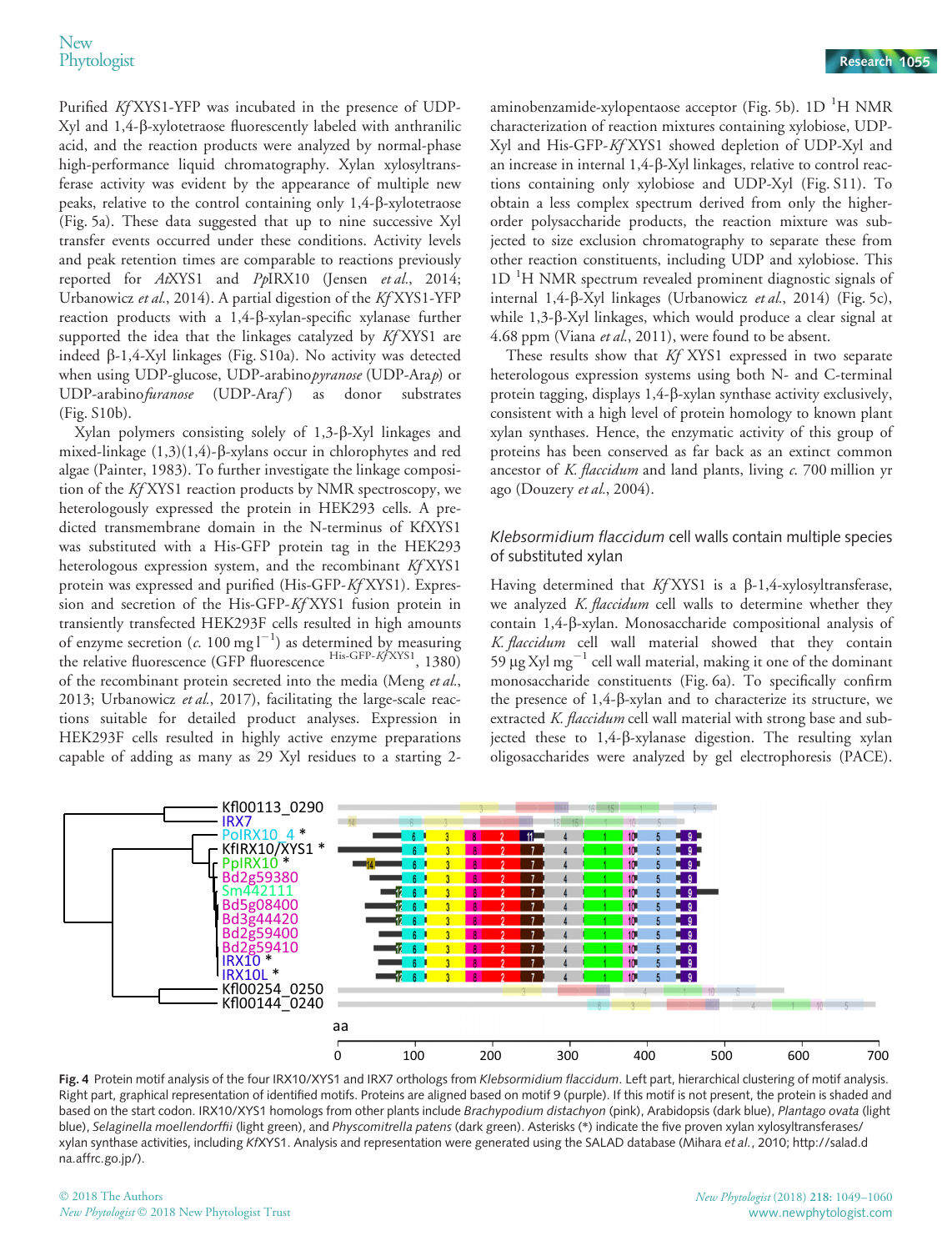

Fig. 5 Xylan synthase activity of purified KfXYS1 expressed in two different heterologous expression systems. (a) Xylan synthase assay using purified KfXYS1-YFP produced in Saccharomyces cerevisiae. highperformance liquid chromatography analysis of reaction mixtures comprising UDP-xylose and fluorescently labeled xylotetraose (X4) incubated in the presence (blue) or absence (green) of KfXYS1-YFP. The gray dashed line represents eluent water content (right y-axis). X4-X13 designate progressively longer xylan oligosaccharides. (b) Xylan synthase assay using purified His-GFP-KfXYS1 produced in HEK293 cells. Matrixassisted laser desorption ionization-time of flight mass spectrometry of reaction mixtures after a 4 h reaction in the absence (green) and presence (blue) of UDP-xylose. The series of annotated  $[M + H]$ <sup>+</sup> ions are the result of structures with a mass difference of 132 Da, consistent with the sequential addition of xylosyl residues to the 2-aminobenzamide-labeled xylopentaose acceptor (X5) generating oligosaccharides with a degree of polymerization (DP) up to 34 (X34). (c) 1D  $^1\!$ H nuclear magnetic resonance (NMR) analysis of reaction products generated by incubation of His-GFP-KfXYS1 with UDP-xylose as a donor and unlabeled xylobiose as an acceptor substrate. After a 16 h reaction time, xylobiose, UDP-xylose, and UDP were separated away from higher-order oligosaccharide products by size exclusion chromatography before NMR analysis. The spectrum shows diagnostic signals of internal  $\beta$ -(1,4)-linked xylosyl residues (Int., green shade; Red, Reducing; Term, Terminal).

Digestion with GH10 1,4- $\beta$ -xylanase, which requires one unsubstituted Xyl residue for cleavage, resulted in a complex band pattern, indicating the presence of  $1,4-\beta$ -xylan with frequent substitutions. Two bands comigrated with either Xyl or 1,4-bxylobiose (Fig. 6b, lane 3). Subsequent digestion with GH3 bxylosidase resulted in a depletion of the xylobiose band and an increase in the Xyl band, confirming their individual identities (Fig. 6b, lane 5). The oligosaccharide migrating near xylotriose

was insensitive to  $\beta$ -xylosidase, indicating that it is not xylotriose, but probably a substituted oligosaccharide. The xylooligosaccharides were insensitive to digestion with GH115  $\alpha$ glucuronosidase (Fig. 6b, lanes 6, 8 and 9). By contrast, digestion with diagnostic xylan  $\alpha$ -arabinofuranosidases (GH43 and GH62) resulted in alterations in band patterning, indicating the presence of  $\alpha$ -Araf substituents (Fig. 6b, lane 7–9). The observation that not all the bands were fully digested by these enzymes suggests that there are other kinds of substitutions present in K. flaccidum xylan and possibly linkages other than 1,4-b-Xyl in the backbone. In conclusion, *K. flaccidum* cell wall material shows diagnostic band patterns of 1,4- $\beta$ -xylan with  $\alpha$ -linked arabinosyl substitutions and other additional unidentified modifications or linkages in the backbone. Phylogenetic analysis of the known arabinosyltransferase from GT61 indicated that no orthologs are present in K. flaccidum (Table 1). Therefore, this suggests that another class of glycosyltransferases carries out this function in K. flaccidum, representing a case of convergent evolution with regard to  $1,4-\beta$ xylan a-arabinosyl decorations.

Sequential extraction of *K. flaccidum* cell wall material with subsequent immobilization to nitrocellulose membranes and probing with xylan-directed antibodies (comprehensive microarray polymer profiling) resulted in substantial labeling by the 1,4 b-xylan-specific antibody LM11 in both the CDTA and the NaOH-soluble fractions (Fig. 6c). Additionally, by employing antibodies directed at xylan with complex substitution patterns (LM27, binding to xylan with complex substitution patterns such as grass xylan, and LM28, binding to methylated and unmethylated glucuronosyl substituted xylan) we were able to confirm the complex substitution pattern suggested by the PACE analysis. LM27 and LM28 epitopes were present in separate fractions, suggesting that at least two structurally different pools of xylan are present in K. flaccidum. Immunohistochemical localization with a xylan-specific antibody (LM11) showed that xylan was present in the K. flaccidum cell wall in a punctate but distinct pattern on the luminal side of the cell, which may be interpreted to be labeling of newly synthesized xylan immediately before integration into the wall matrix (Fig. 6d).

#### **Discussion**

The evolution of a polysaccharide-based cell wall was probably a key event facilitating terrestrialization, making this a defining moment in the evolution of life on land. A growing body of evidence suggests that charophyte algae were the first to inhabit land, and from these algae, land plants subsequently evolved  $c$ . 475 million yr ago (Harholt et al., 2016). In the present study, we show enzymatic conservation between  $1,4$ - $\beta$ -xylan synthases separated by c. 700 million yr of evolution. Interestingly, our data-mining efforts did not identify any additional homologs predating KfXYS1. Using specific antibodies and hydrolytic enzymes, we also showed that K. flaccidum cell walls contain substituted 1,4-b-xylans. These xylans are probably the products of a pathway involving Kf XYS1. Our study therefore suggests that charophyte algae are the evolutionary origin of the 1,4- $\beta$ -xylans of modern-day plants.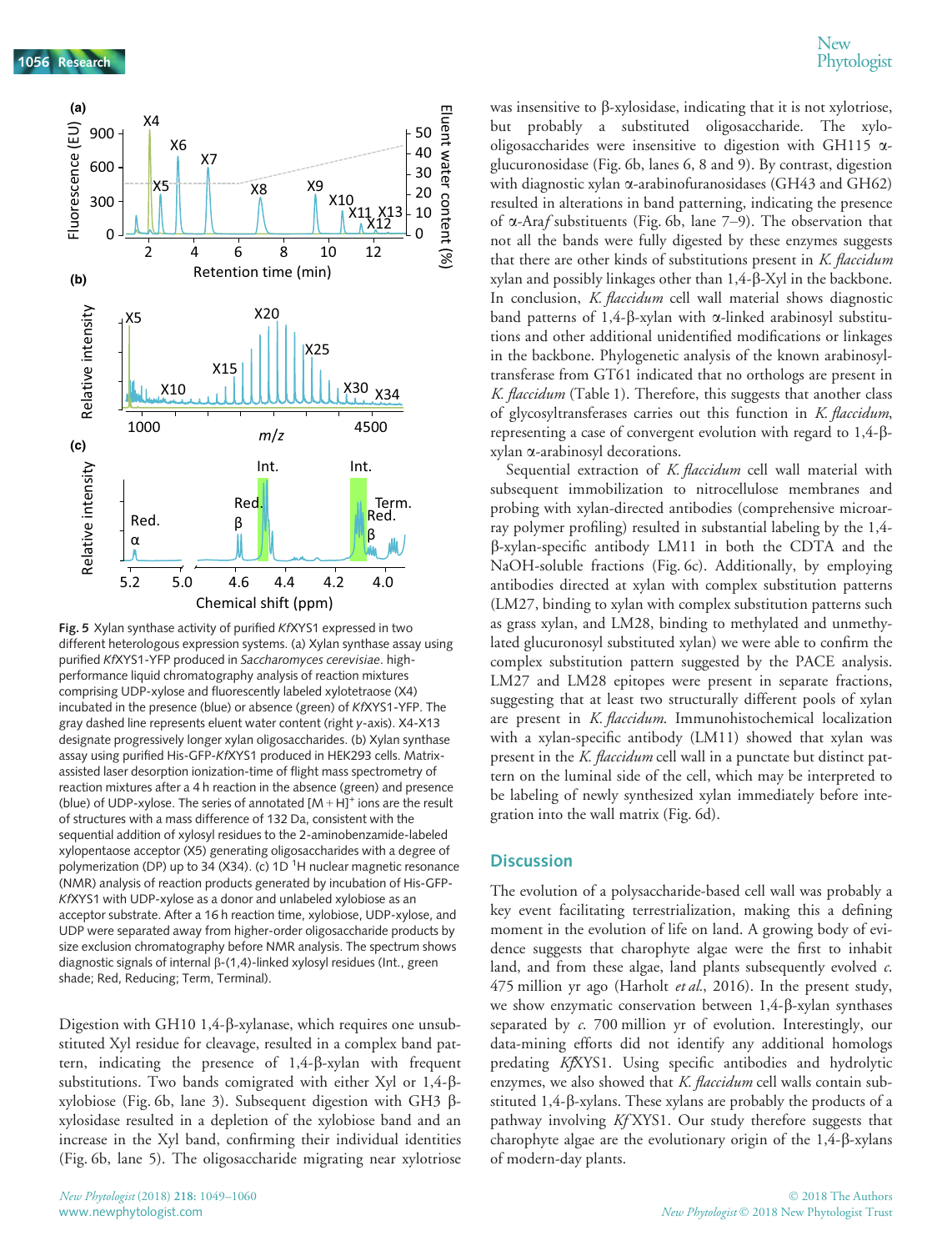

Fig. 6 Structural analysis of Klebsormidium flaccidum cell walls. (a) Monosaccharide composition of K. flaccidum cell wall material (n = 3,  $\pm$  SD). (b) Cell wall material analyzed by polysaccharide analysis using carbohydrate gel electrophoresis using hydrolytic enzymes specific for the 1,4- $\beta$ -xylan backbone or side chain modifications. Lane 1, marker lane, 1,4- $\beta$ -xylan oligosaccharides with degree of polymerization 1 to 6; lane 2, control digestion with no enzyme; lane 3, GH10 1,4- $\beta$ -xylanase; lane 4, GH10 and GH11 1,4- $\beta$ -xylanases; lane 5, GH10 and xylosidase; lane 6, GH10 and GH115 glucuronidase; lane 7, GH10 xylanase plus GH43 and GH62 arabinofuranosidases; lane 8, as lane 7 plus 1,4-β-xylosidase and GH115; lane 9, as lane 8 plus GH11. (c) Sequential extraction of K. flaccidum cell wall material and relative quantification of cell wall epitopes by comprehensive microarray polymer profiling (CoMPP). The values in the heat map are mean spot signals from three experiments and the highest signal in the entire dataset was set to 100 and all other data were adjusted accordingly. A cutoff value of 5 was imposed. (d) Immunolocalization of xylan (antibody LM11; red) and b-glucan (Calcofluor White; blue) in the K. flaccidum cell wall by confocal laser scanning microscopy.

The xylan synthase activity of KfXYS1 is pivotal evidence in support of the hypothesis that the 'plant cell wall' emerged in charophyte algae. For instance, the biochemical orthology between Kf XYS1 and embryophyte IRX10/XYS1 makes it likely that other seemingly functionally orthologous relationships in xyloglucan and pectin biosynthesis between charophyte algae and land plants are indeed genuine. With established functional orthology between early diverging charophyte alga and land plant cell wall biosynthetic processes, we can now establish with reasonable certainty that the land plant cell wall originated in an early ancestor in charophyte algae evolution.

Interestingly, IRX9 and IRX14, which are glycosyltransferaselike proteins required for xylan synthesis in planta, also appear in Klebsormidiophyceae (Figs 2, S4). These proteins do not seem to have essential catalytic functions in higher plants, and most likely have a role in anchoring IRX10 in the Golgi apparatus, as observed in Arabidopsis (Ren et al., 2014) and asparagus (Zeng et al., 2016). The function of IRX9 and IRX14 in Klebsormidiophyceae could be the same as in these higher plants, or they may be unrelated and were recruited later in evolution to participate in xylan synthesis. PARVUS and GXMT1 provide examples of the latter scenario as they are both implicated in xylan biosynthesis in Arabidopsis yet have orthologs in chlorophytes that do not produce xylan.

Klebsormidium flaccidum xylan appears to be highly substituted, but no GT61 or GUX orthologs were identified in K. flaccidum (Table 1; Fig. 2). This suggests that other classes of glycosyltransferases are involved in decorating its xylan backbone. This includes the apparent  $\alpha$ -arabinosyl substituents, which have been associated with GT61 enzymes in grasses (Anders et al., 2012), suggesting a case of convergent evolution. Other examples exist where backbone substitutions are apparently reinvented readily, for example in xyloglucan side chain evolution (Tuomivaara et al., 2015) and possibly in psyllium seed mucilaginous layers that produce a highly arabinosyl- and xylosyl-substituted heteroxylan and encode an unusually high number of GT61 orthologs (Jensen et al., 2013).

While no GUX orthologs were identified in the K. flaccidum genome (consistent with its xylan being insensitive to aglucuronosidase and no observable GlcA in the sugar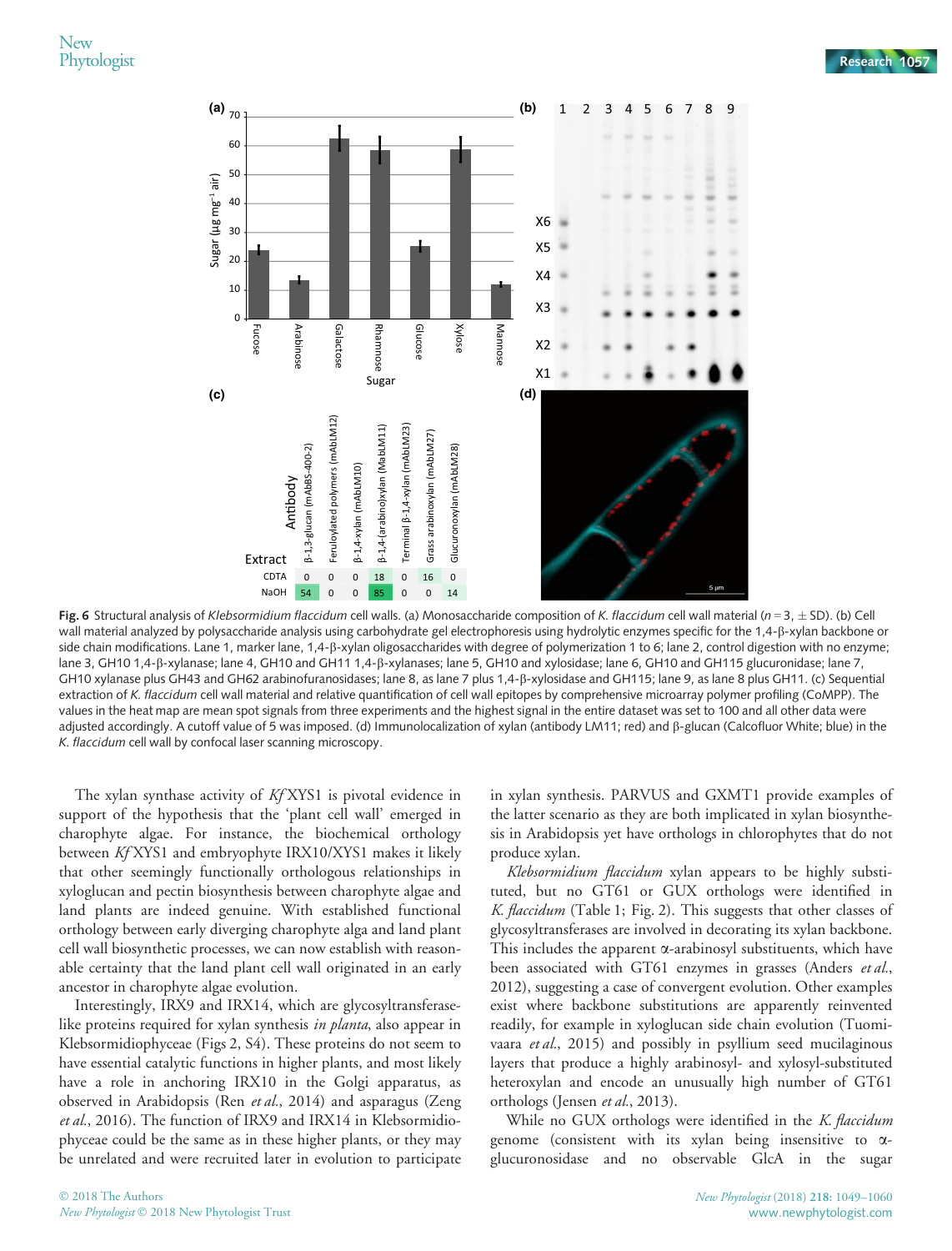composition analysis), we identified an ortholog in Zygnematophyceae, the most recent group of charophyte algae to have evolved (Fig. 1). The GUX proteins form three phylogenetic subgroups, that is, charophytes, mosses and vascular plants (Fig. S6), with glucuronoxylan isolated and characterized from the latter two subgroups of plants (Kulkarni et al., 2012; Rennie & Scheller, 2014; Busse-Wicher et al., 2016). This suggests that the GUX proteins function as xylan glucuronosyltransferases in mosses. The vascular plant GUX subgroup further shows division between subgroups of Arabidopsis GUX2/4/5 and GUX1/3 orthologs. In Arabidopsis, even spacing of GlcA residues along the xylan backbone in secondary cell walls is provided by GUX1 (Bromley et al., 2013) and in primary cell walls by GUX3 (Mortimer et al., 2015). The even GlcA spacing facilitates binding to cellulose microfibrils through a twofold helical screw ribbon conformation of the glucuronoxylan, which probably exerts an influence on microfibril aggregation and organization (Simmons et al., 2016). The phylogenetic analysis therefore suggests that this prominent architectural principle arose in basal vascular plants.

As we see the contours of a polysaccharide-based cell wall evolve in charophytic algae, and its further evolution throughout the plant kingdom, a number of questions become increasingly pressing. Why were these polysaccharide classes (i.e. cellulose, xylan, xyloglucan, mannan, and pectin) selected? Why are some occasionally expendable in some cell walls and cell types, while seemingly indispensable to the organism as a whole and maintained consistently in land plants throughout evolution? Why have so few new polysaccharide classes, such as Rhamnogalacturonan II, emerged during the course of plant evolution? Why does utilization of different polysaccharides change during evolution and what differences in cell wall functionality, architectural principles and solutions drive these evolutionary events? By having a firmer understanding of the evolutionary span and context of the plant cell wall, we are now poised to begin to answer these fundamental questions in plant biology.

In conclusion, using a multifaceted approach involving genome and transcriptome mining and phylogenetic and biochemical analysis, Kf XYS1 was identified and shown to possess 1,4-b-xylan synthase activity. Immunolabeling and biochemical analysis of K. flaccidum cell walls identified a cell wall-localized, highly substituted 1,4-b-xylan. These findings, along with an evolutionary analysis of the occurrence of xylan pathway enzymes, link plant xylan evolution to an ancestral charophytic alga with a diverging point  $c$ . 700 million yr ago.

## Acknowledgements

This work was funded by the DOE Great Lakes Bioenergy Research Center (DOE BER Office of Science DE-FC02- 07ER64494) (J.K.J. and C.G.W.). Work by H.V.S. was part of the DOE Joint BioEnergy Institute (<http://www.jbei.org>) supported by the US Department of Energy, Office of Science, Office of Biological and Environmental Research, through contract DE-AC02-05CH11231 between Lawrence Berkeley National Laboratory and the US Department of Energy. The

Carlsberg Foundation, The Innovation Fund Denmark (IFD) under File no. 5112-00006B, and the Villum Foundation's Young Investigator Program are gratefully acknowledged for support to M.H.D., C.P.P., J.U.F. and J.H. Immunohistochemistry and confocal microscopy were performed at the Center of Advanced Bioimaging (CAB), SCIENCE KU DK. P.D. and M.B-W. were supported by the Leverhulme Natural Material Innovation Centre. P.J.S., M-J.P. and B.R.U. were supported by funding provided by The BioEnergy Science (BESC) and The Center for Bioenergy Innovation (CBI), a US Department of Energy Bioenergy Research Center supported by the Office of Biological and Environmental Research in the DOE Office of Science. J-Y.Y. and K.W.M. were supported by NIH grant P41GM103390 and G.J.B. was supported by NIH grant P01 GM107012. P.U. was supported by the Innovation Fund Denmark. We thank the Center for Plant and Microbial Complex Carbohydrates (DE-SC0015662) for equipment support. The authors declare no conflict of interest.

#### Author contributions

J.K.J. and J.H. conceived and initiated the project. J.K.J., M.B-W., C.P.P., H.J.M., P.J.S., B.R.U. and J.H. designed experiments. J.K.J., M.B-W., C.P.P., J.U.F., M.H.D., H.J.M., K.W.M., P.J.S., B.R.U., J-Y.Y., M-J.P., C.G.W., P.D., H.V.S., P.U. and J.H. performed experiments and interpreted the results. M.M. and G.K-S.W. provided unpublished sequences. The manuscript was written by J.K.J., B.R.U. and J.H. All authors edited and commented on the manuscript.

#### References

- Anders N, Wilkinson MD, Lovegrove A, Freeman J, Tryfona T, Pellny TK, Weimar T, Mortimer JC, Stott K, Baker JM et al. 2012. Glycosyl transferases in family 61 mediate arabinofuranosyl transfer onto xylan in grasses. Proceedings of the National Academy of Sciences, USA 109: 989–993.
- Bartley LE, Peck ML, Kim S-R, Ebert B, Manisseri C, Chiniquy DM, Sykes R, Gao L, Rautengarten C, Vega-Sánchez ME et al. 2013. Overexpression of a BAHD acyltransferase, OsAt10, alters rice cell wall hydroxycinnamic acid content and saccharification. Plant Physiology 161: 1615–1633.
- Becker B, Becker D, Kamerling JP, Melkonian M. 1991. 2-keto-sugar acids in green flagellates: a chemical marker for Prasinophycean scales. Journal of Phycology 27: 498–504.
- Bell K, Mitchell S, Paultre D, Posch M, Oparka K. 2013. Correlative imaging of fluorescent proteins in resin-embedded plant material. Plant Physiology 161: 1595–1603.
- Bromley JR, Busse-Wicher M, Tryfona T, Mortimer JC, Zhang Z, Brown DM, Dupree P. 2013. GUX1 and GUX2 glucuronyltransferases decorate distinct domains of glucuronoxylan with different substitution patterns. Plant Journal 74: 423–434.
- Brown D, Wightman R, Zhang Z, Gomez LD, Atanassov I, Bukowski J-P, Tryfona T, McQueen-Mason SJ, Dupree P, Turner S. 2011. Arabidopsis genes IRREGULAR XYLEM (IRX15) and IRX15L encode DUF579 containing proteins that are essential for normal xylan deposition in the secondary cell wall. Plant Journal 66: 401-413.
- Brown DM, Goubet F, Wong VW, Goodacre R, Stephens E, Dupree P, Turner SR. 2007. Comparison of five xylan synthesis mutants reveals new insight into the mechanisms of xylan synthesis. Plant Journal 52: 1154-1168.
- Busse-Wicher M, Li A, Silveira RL, Pereira CS, Tryfona T, Gomes TCF, Skaf MS, Dupree P. 2016. Evolution of xylan substitution patterns in gymnosperms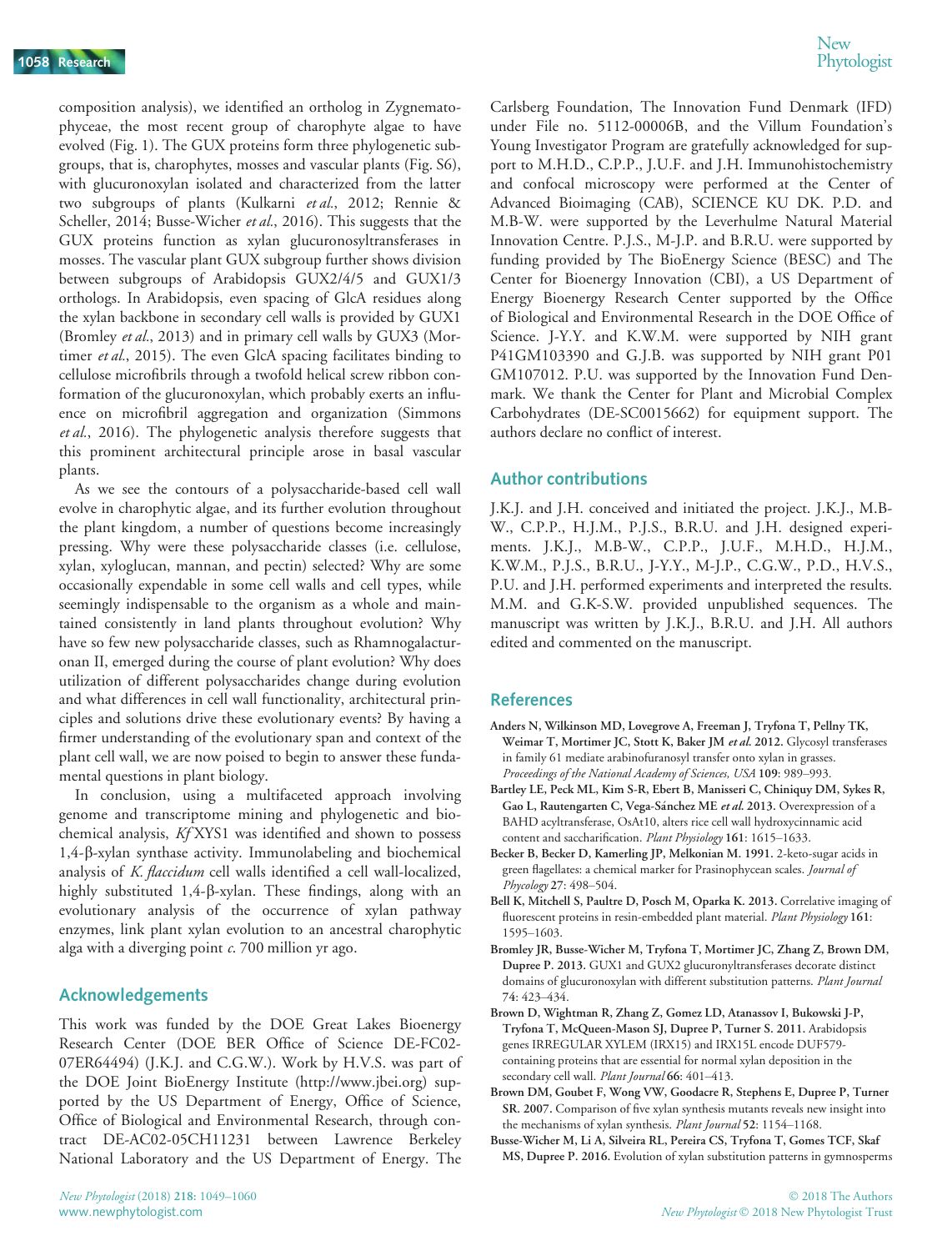and angiosperms: implications for xylan interaction with cellulose. Plant Physiology 171: 2418–2431.

Carpita NC, Gibeaut DM. 1993. Structural models of primary cell walls in flowering plants: consistency of molecular structure with the physical properties of the walls during growth. Plant Journal 3: 1–30.

Chiniquy D, Sharma V, Schultink A, Baidoo EE, Rautengarten C, Cheng K, Carroll A, Ulvskov P, Harholt J, Keasling JD et al. 2012. XAX1 from glycosyltransferase family 61 mediates xylosyltransfer to rice xylan. Proceedings of the National Academy of Sciences, USA 109: 17117–17122.

Cornuault V, Buffetto F, Rydahl MG, Marcus SE, Torode TA, Xue J, Crépeau M-J, Faria-Blanc N, Willats WGT, Dupree P et al. 2015. Monoclonal antibodies indicate low-abundance links between heteroxylan and other glycans of plant cell walls. Planta 242: 1321–1334.

Domozych DS, Serfis A, Kiemle SN, Gretz MR. 2007. The structure and biochemistry of charophycean cell walls: I. Pectins of Penium margaritaceum. Protoplasma 230: 99–115.

Domozych DS, Wells B, Shaw PJ. 1991. Basket scales of the green alga, Mesostigma viride: chemistry and ultrastructure. Journal of Cell Science 100: 397–407.

Douzery EJP, Snell EA, Bapteste E, Delsuc F, Philippe H. 2004. The timing of eukaryotic evolution: does a relaxed molecular clock reconcile proteins and fossils? Proceedings of the National Academy of Sciences, USA 101: 15386– 15391.

Fangel JU, Ulvskov P, Knox JP, Mikkelsen MD, Harholt J, Popper ZA, Willats WGT. 2012. Cell wall evolution and diversity. Frontiers in Plant Science 3: 152.

Goubet F, Jackson P, Deery MJ, Dupree P. 2002. Polysaccharide analysis using carbohydrate gel electrophoresis: a method to study plant cell wall polysaccharides and polysaccharide hydrolases. Analytical Biochemistry 300: 53– 68.

Harholt J, Moestrup O, Ulvskov P. 2016. Why plants were terrestrial from the beginning. Trends in Plant Science 21: 96-101.

Harholt J, Sørensen I, Fangel J, Roberts A, Willats WGT, Scheller HV, Petersen BL, Banks JA, Ulvskov P. 2012. The glycosyltransferase repertoire of the spikemoss Selaginella moellendorffii and a comparative study of its cell wall. PLoS ONE 7: e35846.

Harper AD, Bar-Peled M. 2002. Biosynthesis of UDP-xylose. Cloning and characterization of a novel Arabidopsis gene family, UXS, encoding soluble and putative membrane-bound UDP-glucuronic acid decarboxylase isoforms. Plant Physiology 130: 2188–2198.

Hori K, Maruyama F, Fujisawa T, Togashi T, Yamamoto N, Seo M, Sato S, Yamada T, Mori H, Tajima N et al. 2014. Klebsormidium flaccidum genome reveals primary factors for plant terrestrial adaptation. Nature Communications 5: 3978.

Ishii T, Ichita J, Matsue H, Ono H, Maeda I. 2002. Fluorescent labeling of pectic oligosaccharides with 2-aminobenzamide and enzyme assay for pectin. Carbohydrate Research 337: 1023–1032.

Jensen JK, Johnson N, Wilkerson CG. 2013. Discovery of diversity in xylan biosynthetic genes by transcriptional profiling of a heteroxylan containing mucilaginous tissue. Frontiers in Plant Science 4: 183.

Jensen JK, Johnson NR, Wilkerson CG. 2014. Arabidopsis thaliana IRX10 and two related proteins from psyllium and Physcomitrella patens are xylan xylosyltransferases. Plant Journal 80: 207–215.

Jensen JK, Kim H, Cocuron J-C, Orler R, Ralph J, Wilkerson CG. 2011. The DUF579 domain containing proteins IRX15 and IRX15-L affect xylan synthesis in Arabidopsis. Plant Journal 66: 387-400.

Kulkarni AR, Pena MJ, Avci U, Mazumder K, Urbanowicz BR, Pattathil S, Yin ~ Y, O'Neill MA, Roberts AW, Hahn MG et al. 2012. The ability of land plants to synthesize glucuronoxylans predates the evolution of tracheophytes. Glycobiology 22: 439–451.

Matasci N, Hung L-H, Yan Z, Carpenter EJ, Wickett NJ, Mirarab S, Nguyen N, Warnow T, Ayyampalayam S, Barker M et al. 2014. Data access for the 1,000 plants (1KP) project. GigaScience 3: 17.

McCartney L, Marcus SE, Knox JP. 2005. Monoclonal antibodies to plant cell wall xylans and arabinoxylans. Journal of Histochemistry and Cytochemistry 53: 543–546.

Meikle PJ, Bonig I, Hoogenraad NJ, Clarke AE, Stone BA. 1991. The location of  $(1 \rightarrow 3)$ - $\beta$ -glucans in the walls of pollen tubes of *Nicotiana alata* using a  $(1 \rightarrow$ 3)-β-glucan-specific monoclonal antibody. Planta 185: 1-8.

Meng L, Forouhar F, Thieker D, Gao Z, Ramiah A, Moniz H, Xiang Y, Seetharaman J, Milaninia S, Su M et al. 2013. Enzymatic basis for N-glycan sialylation: structure of rat a2,6-sialyltransferase (ST6GAL1) reveals conserved and unique features for glycan sialylation. The Journal of Biological Chemistry 288: 34680–34698.

Mihara M, Itoh T, Izawa T. 2010. SALAD database: a motif-based database of protein annotations for plant comparative genomics. Nucleic Acids Research 38: D835–D842.

Mikkelsen MD, Harholt J, Ulvskov P, Johansen IE, Fangel JU, Doblin MS, Bacic A, Willats WGT. 2014. Evidence for land plant cell wall biosynthetic mechanisms in charophyte green algae. Annals of Botany 114: 1217–1236.

Mortimer JC, Faria-Blanc N, Yu X, Tryfona T, Sorieul M, Ng YZ, Zhang Z, Stott K, Anders N, Dupree P. 2015. An unusual xylan in Arabidopsis primary cell walls is synthesised by GUX3, IRX9L, IRX10L and IRX14. Plant Journal 83: 413–426.

Øbro J, Harholt J, Scheller HV, Orfila C. 2004. Rhamnogalacturonan I in Solanum tuberosum tubers contains complex arabinogalactan structures. Phytochemistry 65: 1429-1438.

Painter T. 1983. Algal polysaccharides. In: Aspinall G, ed. The polysaccharides. New York, NY, USA: Academic Press, 195–285.

Pedersen HL, Fangel JU, McCleary B, Ruzanski C, Rydahl MG, Ralet M-C, Farkas V, von Schantz L, Marcus SE, Andersen MCF et al. 2012. Versatile high resolution oligosaccharide microarrays for plant glycobiology and cell wall research. The Journal of Biological Chemistry 287: 39429–39438.

Pena MJ, Zhong R, Zhou G-K, Richardson EA, O'Neill MA, Darvill AG, York ~ WS, Ye Z-H. 2007. Arabidopsis irregular xylem8 and irregular xylem9: implications for the complexity of glucuronoxylan biosynthesis. The Plant Cell 19: 549–563.

Ren Y, Hansen SF, Ebert B, Lau J, Scheller HV. 2014. Site-directed mutagenesis of IRX9, IRX9L and IRX14 proteins involved in xylan biosynthesis: glycosyltransferase activity is not required for IRX9 function in Arabidopsis. PLoS ONE 9: e105014.

Rennie EA, Hansen SF, Baidoo EEK, Hadi MZ, Keasling JD, Scheller HV. 2012. Three members of the Arabidopsis glycosyltransferase family 8 are xylan glucuronosyltransferases. Plant Physiology 159: 1408–1417.

Rennie EA, Scheller HV. 2014. Xylan biosynthesis. Current Opinion in Biotechnology 26: 100–107.

Rogowski A, Baslé A, Farinas CS, Solovyova A, Mortimer JC, Dupree P, Gilbert HJ, Bolam DN. 2014. Evidence that GH115  $\alpha$ -glucuronidase activity, which is required to degrade plant biomass, is dependent on conformational flexibility. The Journal of Biological Chemistry 289: 53-64.

Salmeán AA, Duffieux D, Harholt J, Qin F, Michel G, Czjzek M, Willats WGT, Hervé C. 2017. Insoluble  $(1 \rightarrow 3)$ ,  $(1 \rightarrow 4)$ - $\beta$ -D-glucan is a component of cell walls in brown algae (Phaeophyceae) and is masked by alginates in tissues. Scientific Reports 7: 2880.

Scheller HV, Ulvskov P. 2010. Hemicelluloses. Annual Review of Plant Biology 61: 263–289.

Simmons TJ, Mortimer JC, Bernardinelli OD, Pöppler A-C, Brown SP, deAzevedo ER, Dupree R, Dupree P. 2016. Folding of xylan onto cellulose fibrils in plant cell walls revealed by solid-state NMR. Nature 7: 13902.

Smith PJ, Wang H-T, York WS, Peña MJ, Urbanowicz BR. 2017. Designer biomass for next-generation biorefineries: leveraging recent insights into xylan structure and biosynthesis. Biotechnology for Biofuels 10: 286.

Sørensen I, Pettolino Fa, Bacic A, Ralph J, Lu F, O'Neill Ma, Fei Z, Rose JKC, Domozych DS, Willats WGT. 2011. The charophyceae green algae provide insights into the early origins of plant cell walls. Plant Journal 68: 201–211.

Tuomivaara ST, Yaoi K, O'Neill MA, York WS. 2015. Generation and structural validation of a library of diverse xyloglucan-derived oligosaccharides, including an update on xyloglucan nomenclature. Carbohydrate Research 402: 56–66.